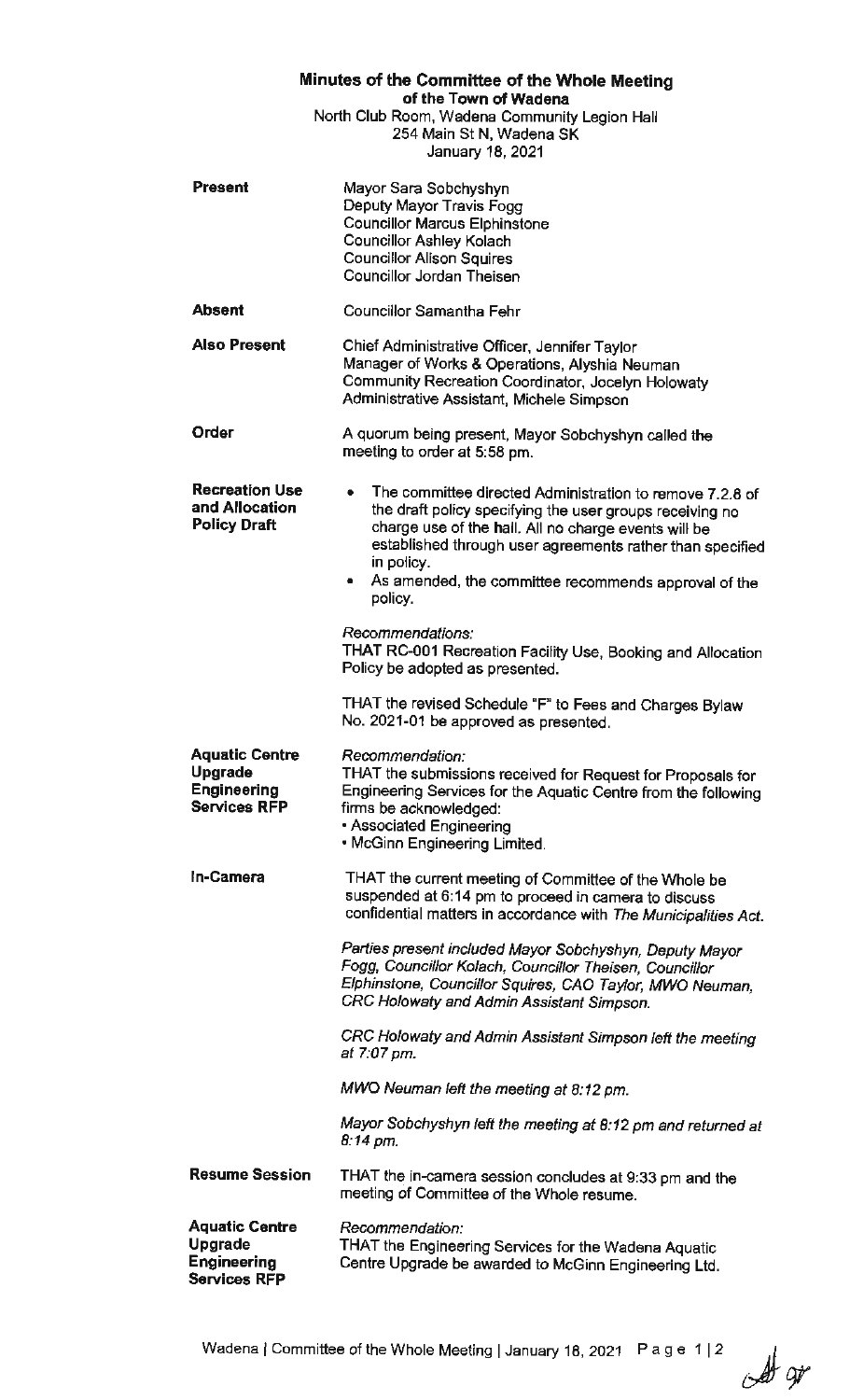**Round Table Discussion** 

There were no items discussed.

**Adjourn** 

THAT the meeting be adjourned at 9:33 pm.

larg Skehyshyn den er Jayen  $\overline{\phantom{a}}$ Mayor